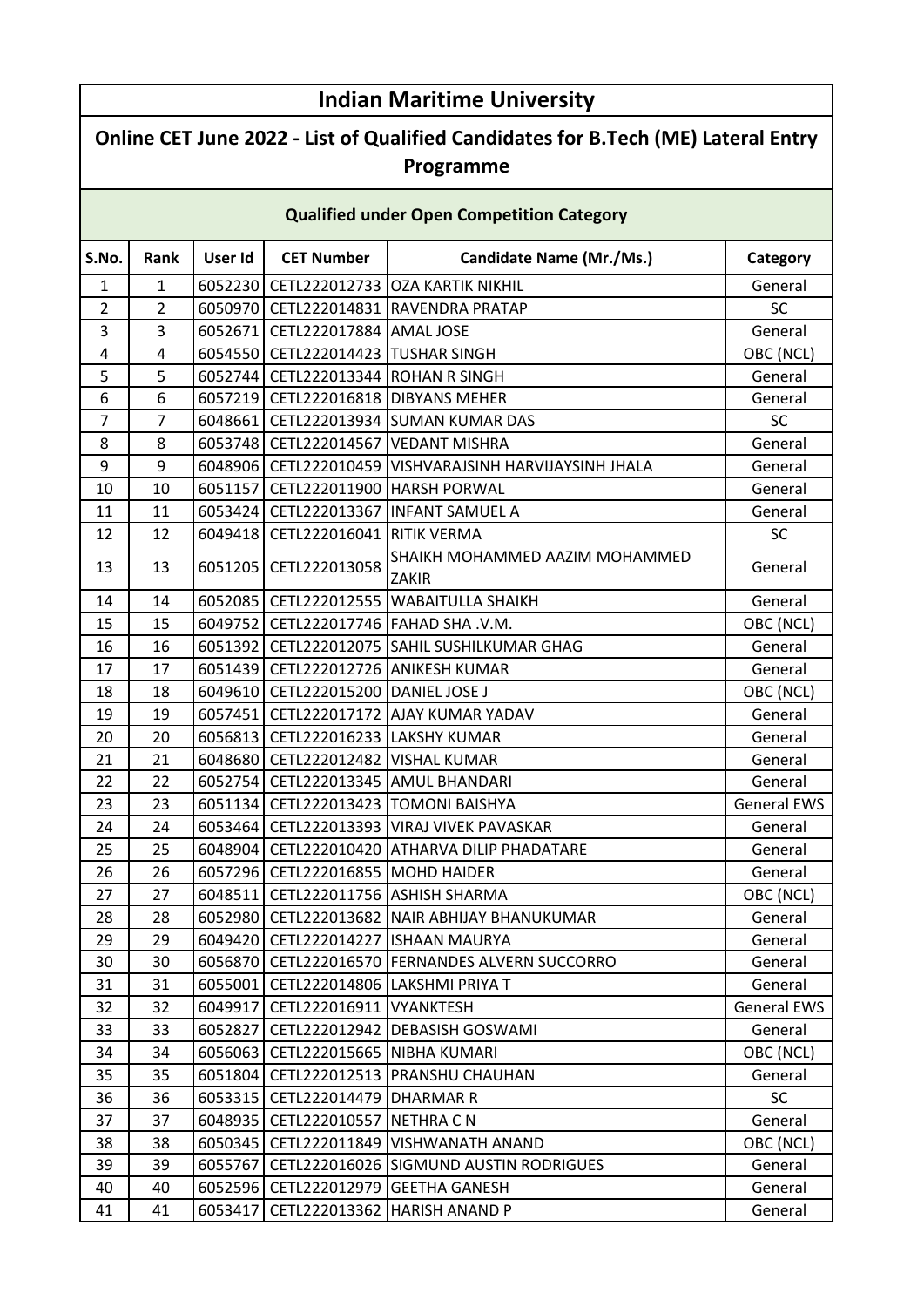| S.No. | Rank | User Id | <b>CET Number</b>                      | <b>Candidate Name (Mr./Ms.)</b>                | Category  |
|-------|------|---------|----------------------------------------|------------------------------------------------|-----------|
| 42    | 42   |         | 6054296 CETL222014123 VEERAVEL A       |                                                | OBC (NCL) |
| 43    | 43   |         | 6053931 CETL222014829 NARESH A         |                                                | General   |
| 44    | 44   |         | 6057867 CETL222017533 ALEN S KUMAR     |                                                | General   |
| 45    | 45   | 6053812 | CETL222014638 AKARSH KHARE             |                                                | General   |
| 46    | 46   | 6052627 |                                        | CETL222013525 SARATH KUMAR G                   | OBC (NCL) |
| 47    | 47   |         |                                        | 6053604   CETL222013536   RUSHIL KARTHICK S V  | <b>SC</b> |
| 48    | 48   |         |                                        | 6054174 CETL222014214 K NARASIMHA NAYAK        | General   |
| 49    | 49   |         | 6049439 CETL222016053 SATYAM           |                                                | General   |
| 50    | 50   | 6051517 |                                        | CETL222012104 ANSHOOL KUMAR GIRI               | OBC (NCL) |
| 51    | 51   |         |                                        | 6055256 CETL222014828 GURJEET SINGH BHATTI     | General   |
| 52    | 52   |         | 6052653   CETL222012841   ABIN M BAIJU |                                                | General   |
| 53    | 53   |         |                                        | 6051201 CETL222013463 LATKE VAIBHAV MADHUKAR   | OBC (NCL) |
| 54    | 54   |         |                                        | 6052450 CETL222012744 ARYAN VIJAY DESHMUKH     | General   |
| 55    | 55   |         | 6055375 CETL222015121 ABHAY J          |                                                | General   |
| 56    | 56   |         |                                        | 6049322 CETL222011037 MANOJ KUMAR S            | SC        |
| 57    | 57   |         | 6054075 CETL222014104 SUBIN B          |                                                | General   |
| 58    | 58   |         | 6050150 CETL222011335 NEHAL SHETTY     |                                                | General   |
| 59    | 59   |         |                                        | 6048635   CETL222010057 ANIKET CHANDRA MITRA   | SC        |
| 60    | 60   |         |                                        | 6055772   CETL222016223   RISHIKESH RAM DESAI  | General   |
| 61    | 61   |         |                                        | 6049805   CETL222011661   DARSHAN SATISH HASE  | OBC (NCL) |
| 62    | 62   |         | 6055137 CETL222014873 A.KRITHIS        |                                                | General   |
| 63    | 63   |         |                                        | 6056592 CETL222016070 AATIF M NADKAR           | General   |
| 64    | 64   | 6056539 | CETL222016065 BADAL RAJ                |                                                | OBC (NCL) |
| 65    | 65   | 6055147 | CETL222014871 V KAILASHNATH            |                                                | General   |
| 66    | 66   |         |                                        | 6056903   CETL222016360 MUHAMMED ALTHAF        | OBC (NCL) |
| 67    | 67   |         | 6055011 CETL222015298 S TAMILSELVAN    |                                                | General   |
| 68    | 68   |         | 6054639 CETL222014315 SAURAV           |                                                | OBC (NCL) |
| 69    | 69   | 6055771 |                                        | CETL222015981 PATIL ABHIJIT KUMAR              | General   |
| 70    | 70   |         |                                        | 6049373 CETL222012357 PURNENDU KUMAR BAIDYA    | OBC (NCL) |
| 71    | 71   |         |                                        | 6048470 CETL222015473 VICKY KUMAR SINHA        | General   |
| 72    | 72   |         |                                        | 6050103   CETL222011116   YASH PRAKASH BHOJANE | General   |
| 73    | 73   |         |                                        | 6051609 CETL222012179 IRAGAVARAPU HEMACHANDRA  | General   |
| 74    | 74   |         | 6056100 CETL222015657 TUSHAR YADAV     |                                                | General   |
| 75    | 75   |         |                                        | 6052192 CETL222012652 GOLLAPALLI MURARI        | General   |
| 76    | 76   | 6049993 |                                        | CETL222011269 BALI UDAY BHASKAR                | OBC (NCL) |
| 77    | 77   | 6056205 |                                        | CETL222016767 SANHAR AHAMMED                   | OBC (NCL) |
| 78    | 78   | 6057970 | CETL222017512 SHAHROZ ALAM             |                                                | OBC (NCL) |
| 79    | 79   |         | 6055378 CETL222014887 PRASAD           |                                                | OBC (NCL) |
| 80    | 80   |         | 6050671 CETL222011540 ABHINAV V NAIR   |                                                | General   |
| 81    | 81   | 6049397 |                                        | CETL222010613 TANNA YASH KIRTIKUMAR            | General   |
| 82    | 82   | 6050467 | CETL222011387 ARUN KUMAR               |                                                | General   |
| 83    | 83   | 6057514 | CETL222017309 BURHANUDDIN              |                                                | General   |
| 84    | 84   | 6058051 |                                        | CETL222017542 PAWAR JANHAVI GAJANAN            | <b>ST</b> |
| 85    | 85   |         | 6049555   CETL222010932   ADITYA RAJ   |                                                | General   |
| 86    | 86   | 6056298 | CETL222015757                          | <b>VIVEK KUMAR BHASHKAR</b>                    | General   |
| 87    | 87   | 6053285 |                                        | CETL222013650 KHAN MOHAMMED ANAS KHALID        | General   |
| 88    | 88   | 6048793 |                                        | CETL222011578 NUKALA SURYA TEJA                | General   |
| 89    | 89   | 6055768 | CETL222015969                          | <b>OHDAR SHIVRAM</b>                           | General   |
| 90    | 90   | 6053542 | CETL222014878                          | <b>JASWANTH KUMAR</b>                          | General   |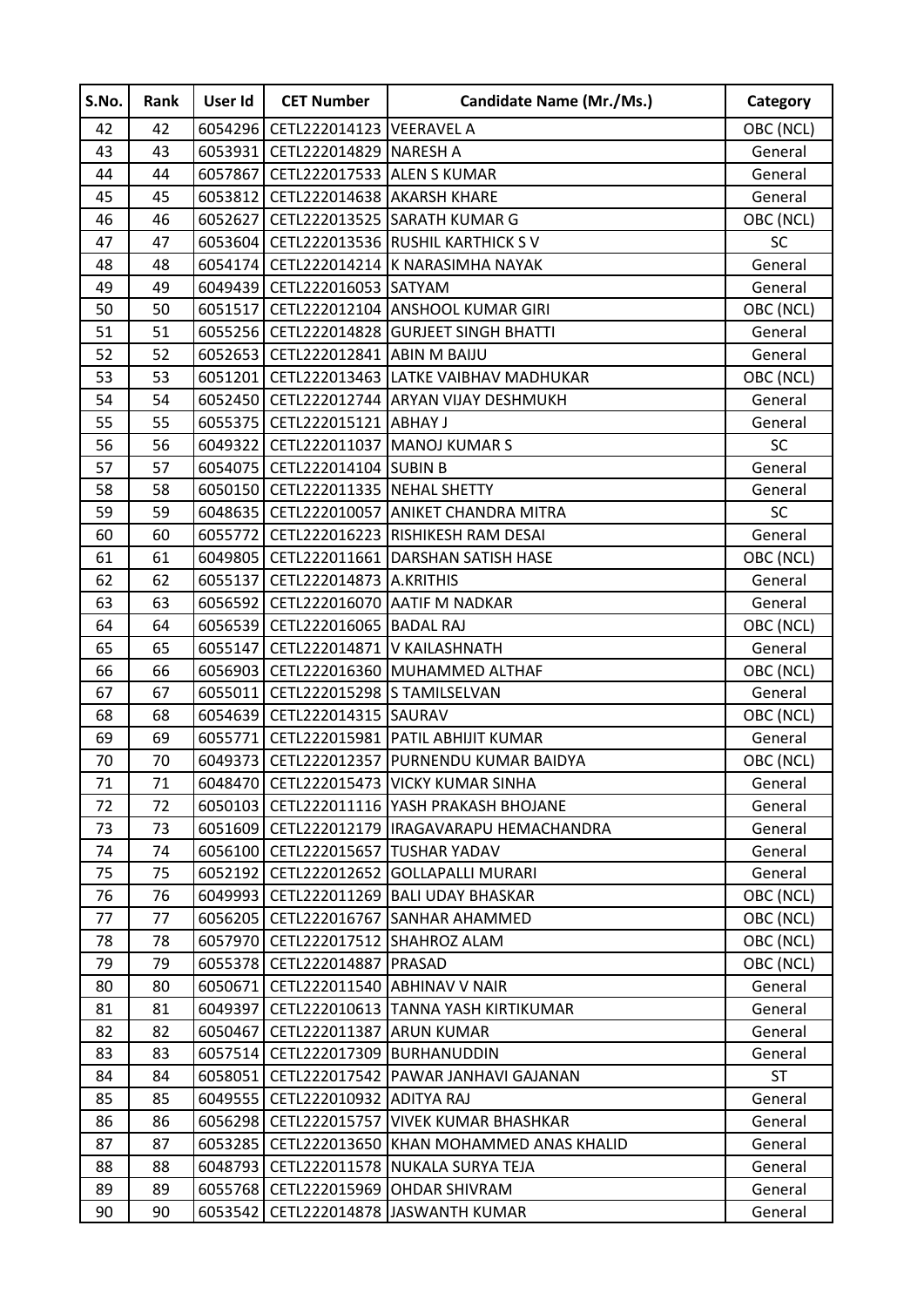| S.No. | Rank | User Id | <b>CET Number</b>                       | <b>Candidate Name (Mr./Ms.)</b>                     | Category  |
|-------|------|---------|-----------------------------------------|-----------------------------------------------------|-----------|
| 91    | 91   |         | 6050779 CETL222013595 THOMAS G          |                                                     | General   |
| 92    | 92   | 6052311 |                                         | CETL222013167 ANIRBAN CHAKRABORTY                   | General   |
| 93    | 93   |         |                                         | 6057400 CETL222017332 HARSH SUKHWAL                 | General   |
| 94    | 94   | 6049191 | CETL222010445 PRAVINRAJ R               |                                                     | General   |
| 95    | 95   | 6054507 | CETL222014717                           | SANAPALA SRI LIKHITHA                               | OBC (NCL) |
| 96    | 96   |         | 6054468 CETL222015328 ARUP PAUL         |                                                     | General   |
| 97    | 97   |         |                                         | 6053052 CETL222015768 MOHAMED THOUFIQ M             | General   |
| 98    | 98   |         | 6055826 CETL222015286 NAVEENKUMAR       |                                                     | General   |
| 99    | 99   |         | 6053523 CETL222014036 YASH CHILLAL      |                                                     | General   |
| 100   | 100  |         |                                         | 6050799 CETL222011633 T NARESH KUMAR                | OBC (NCL) |
| 101   | 101  |         | 6052009   CETL222012468   THARUN K      |                                                     | OBC (NCL) |
| 102   | 102  |         | 6053450 CETL222013380 POOVARSAN S       |                                                     | General   |
| 103   | 103  |         |                                         | 6052150 CETL222013091 GAIKWAD VAIBHAV NARSING       | SC        |
| 104   | 104  |         |                                         | 6055154 CETL222014676 CHANDAVATH BALAJI             | <b>ST</b> |
| 105   | 105  |         |                                         | 6054197 CETL222014024 SWARUP N BAIJU                | General   |
| 106   | 106  | 6056252 | CETL222017294 SUBASH E                  |                                                     | SC        |
| 107   | 107  | 6057547 |                                         | CETL222017111 OM BHARAT SONAWANE                    | SC        |
| 108   | 108  |         | 6049770 CETL222010857 ADITYA PODDAR     |                                                     | General   |
| 109   | 109  |         |                                         | 6048610 CETL222011325 SHAIK FEROZ AHMED             | General   |
| 110   | 110  |         |                                         | 6052160 CETL222012603 DHANWADE AKASH ASHOK          | General   |
| 111   | 111  |         | 6054941   CETL222014891   SAJID ANSARI  |                                                     | OBC (NCL) |
| 112   | 112  |         | 6052752 CETL222012922 AKSHANSH SONI     |                                                     | General   |
| 113   | 113  | 6057975 | CETL222017554 ABHIJATH RAI              |                                                     | General   |
| 114   | 114  |         | 6048626 CETL222010049 BITTU KUMAR       |                                                     | OBC (NCL) |
| 115   | 115  |         |                                         | 6056380 CETL222015994 THIRUNAVUKKARASU A            | <b>SC</b> |
| 116   | 116  |         |                                         | 6048623 CETL222010040 RUDHAM ASHOKBHAI BHAROLIYA    | General   |
| 117   | 117  |         | 6051812 CETL222012345 ASHIK JS          |                                                     | OBC (NCL) |
| 118   | 118  |         | 6052850 CETL222013876 KANNAN K          |                                                     | General   |
| 119   | 119  | 6055972 |                                         | CETL222015447 DHANUSH MURALI DHARAN P               | General   |
| 120   | 120  |         | 6052985   CETL222013075   RAVI RAGHUL.R |                                                     | OBC (NCL) |
| 121   | 121  |         | 6052881 CETL222014729 DIPMAY DAS        |                                                     | <b>SC</b> |
| 122   | 122  |         | 6057018   CETL222016477   ABISHEK A S   |                                                     | General   |
| 123   | 123  |         | 6052200 CETL222012943 NIKHIL            |                                                     | General   |
| 124   | 124  |         | 6049228 CETL222010450 SAHIL             |                                                     | OBC (NCL) |
| 125   | 125  |         |                                         | 6054262 CETL222014544 SONAAL MAHADANI               | General   |
| 126   | 126  | 6048941 |                                         | CETL222012370 SRINIVAS SATHYA MOORTHY               | <b>SC</b> |
| 127   | 127  |         | 6050598 CETL222011486 JINESH S          |                                                     | OBC (NCL) |
| 128   | 128  |         |                                         | 6055392   CETL222015966   RITIKESH RANJAN           | General   |
| 129   | 129  |         |                                         | 6057586   CETL222017214   SARTHAK KUMAR             | <b>SC</b> |
| 130   | 130  | 6048671 |                                         | CETL222010073 ADITYA CHANDRAKANT DESHMUKH           | General   |
| 131   | 131  | 6052247 |                                         | CETL222013749   PENTAKOTA SASHI VARDHAN             | OBC (NCL) |
| 132   | 132  |         |                                         | 6057065   CETL222016999 KUNWAR MOHIT                | General   |
| 133   | 133  |         |                                         | 6053238   CETL222014224   SONAVANE KANISHK SHASHANK | <b>SC</b> |
| 134   | 134  |         | 6057079 CETL222016517 RAJAN M           |                                                     | General   |
| 135   | 135  | 6049163 | CETL222015977                           | <b>ADIL KHAN</b>                                    | General   |
| 136   | 136  |         |                                         | 6057490 CETL222017129 SHEIK ABDULLAH N              | OBC (NCL) |
| 137   | 137  | 6050829 | <b>CETL222011642 RAHUL R</b>            |                                                     | General   |
| 138   | 138  |         |                                         | 6052873   CETL222013218   ANISH KUMAR M             | General   |
| 139   | 139  |         | 6052358   CETL222013703   MUTHUMARI M   |                                                     | General   |